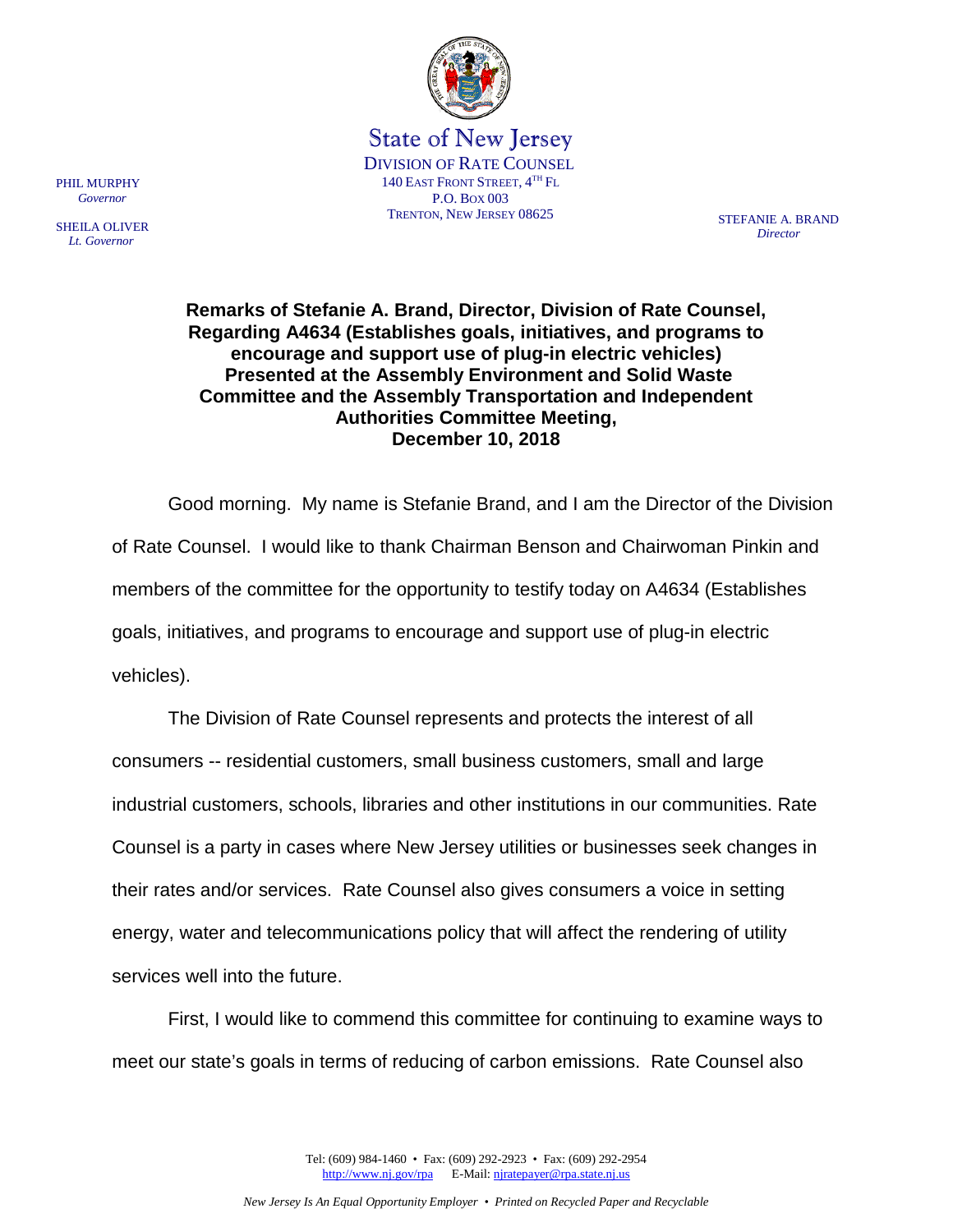continues to seek the development of effective policies to combat climate change. We have been active participants in the stakeholder process sponsored by the Board of Public Utilities (BPU) to balance competing interests and develop a workable strategy to promote Electric Vehicles (EVs). That process has been ongoing for months and continues. This bill, however, supplants that entire process. Without including some of the key stakeholders that have been involved in the BPU process, most notably consumer representatives, this bill was crafted by industry representatives – all of whom will profit substantially by the provisions of this bill. But the fact is that this bill needs a lot of work and needs to be fixed.

The bill establishes a "working group" to develop a statewide vehicle charging infrastructure plan that will establish what charging infrastructure we need, strategies for creating market conditions to encourage EV adoption, policies, regulations and guidelines to protect the grid and meet the goals of the Legislation. The working group will also establish public education programs and consumer awareness campaigns to promote EVs, and other "advanced mobility solutions," including Uber, self-driving vehicles and ride sharing platforms. Rate Counsel appreciates that it has been added to the members of the working group, but recommends several additional amendments as set forth below.

The bill establishes specific numbers (1300) of charging stations to be developed, even though the issue of what infrastructure is needed has not even been studied by the working group yet. Not only that, the bill *requires* utilities to submit plans for the construction and long-term operation of these charging stations and provides that they will get full contemporaneous recovery of their costs through a surcharge and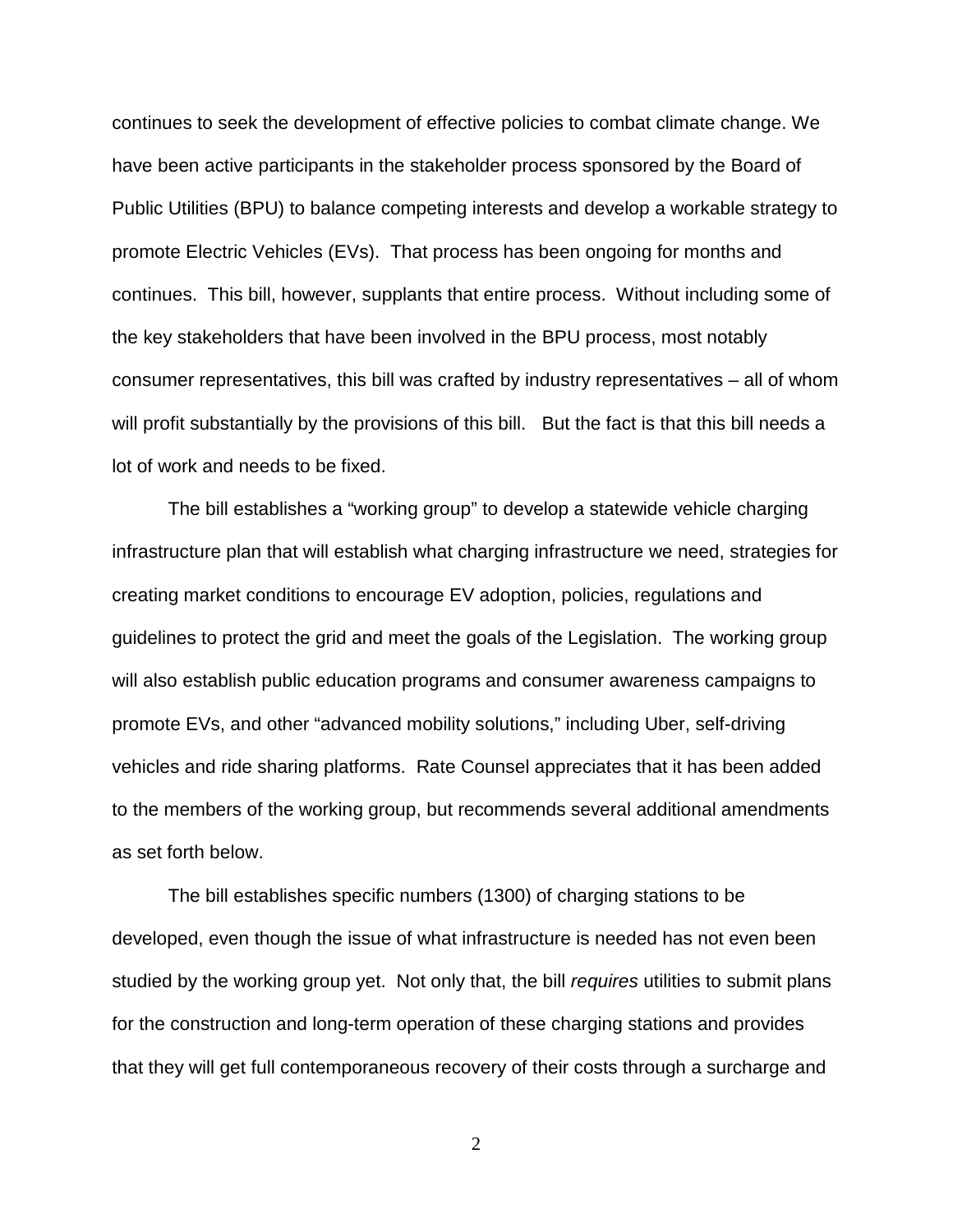will get to incorporate this plant into their rate base and earn on it for the life of the asset. While the bill allows the utilities to contract out the ownership and operation of these charging facilities, we know that two of New Jersey's utilities – PSE&G and Atlantic City Electric – are already seeking permission to build charging infrastructure at a cost of approximately \$275 million. While not all of that is for public charging stations, all of it is to encourage EV adoption and the "goals" of this bill. All of it will also be charged to ratepayers at the utilities' full return.

These provisions are problematic on a number of levels. First, there is a competitive industry of privately owned and operated charging stations. Even with the bill's provision asking the regulated utilities to leverage private investment whenever possible, there is nothing in the bill that prevents them from supplanting these private providers. The competitive charging companies are not going to be able to compete with the guaranteed recovery promised to regulated utilities. And even if the utilities decide to contract with those providers to operate or construct the stations, that just means ratepayers will pay those costs plus the administrative costs and earnings for the utility. Why insert the utilities in this at all? The utilities will certainly have to do the upgrades necessary to ensure the charging stations are integrated appropriately into their grid, and they will also earn generously on the increased sales of electricity that will result from the electrification of transportation. They are also free to enter the competitive market through their unregulated subsidiaries. So why wouldn't we nurture the competitive market and see if the needed charging stations are built with private funds? If it turns out that specific places are severely underserved, we can then look at how to encourage the completion of the network. But why take a competitive industry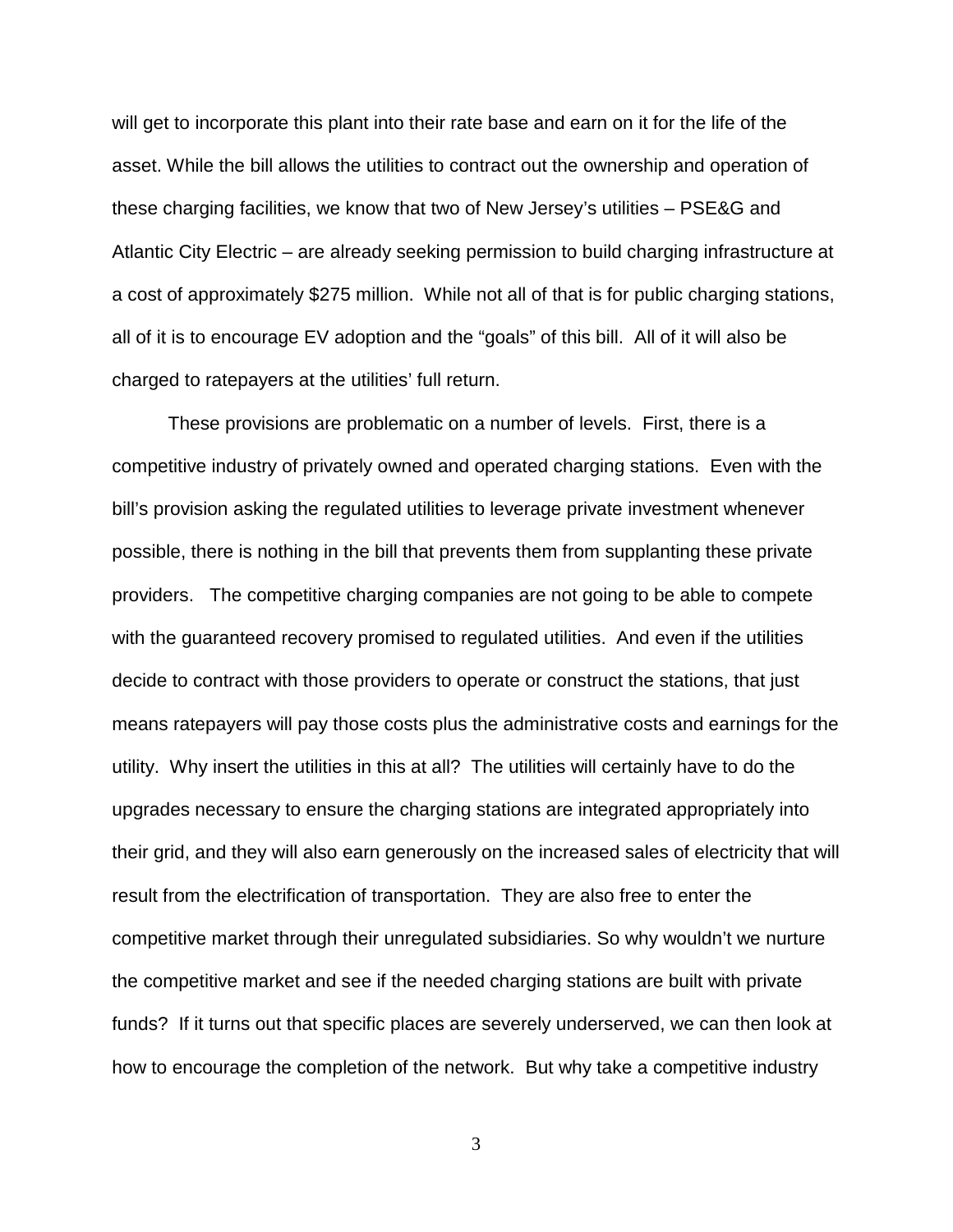and turn it into a monopoly, only to then offer to let the utilities hire their competitors for a fee? This will be cumbersome, expensive and is simply unnecessary.

Consideration must also be given to having EV owners pay for some of the costs since they will surely benefit from these programs. In normal utility practice when a new customer seeks service, the utility will review the anticipated revenues from that new customer. If they are sufficient to justify the extension of service, then the utility will build the line and recover the cost over time through rates. If they are not, the utility will seek a contribution in aid of construction from the developer or new customer. A similar concept could be applied here since the additional load from EVs will bring significant future revenues to the utilities.

Second, these provisions are also at odds with the previously-enacted Electric Discount and Energy Competition Act ("EDECA"), codified at N.J.S.A. 48:3-49 et seq., which fosters competition in the State's electric energy market and establishes certain requirements for electric utilities seeking to provide competitive retail services, such as electric vehicle recharging. EDECA's requirements were designed to foster competition and provide safeguards to address the interests of captive utility ratepayers. Among EDECA's provisions are those that require a utility to seek Board approval to participate in competitive services, share revenues with ratepayers, and implement measures to ensure that the competitive services do not adversely affect a utility's ability to provide service to its public utility customers. EDECA also requires consideration of the impact of utility involvement on the market for competitive services, so as not to impede competition. See N.J.S.A. 48:3-55, -56. S2252 does not contain any such safeguards.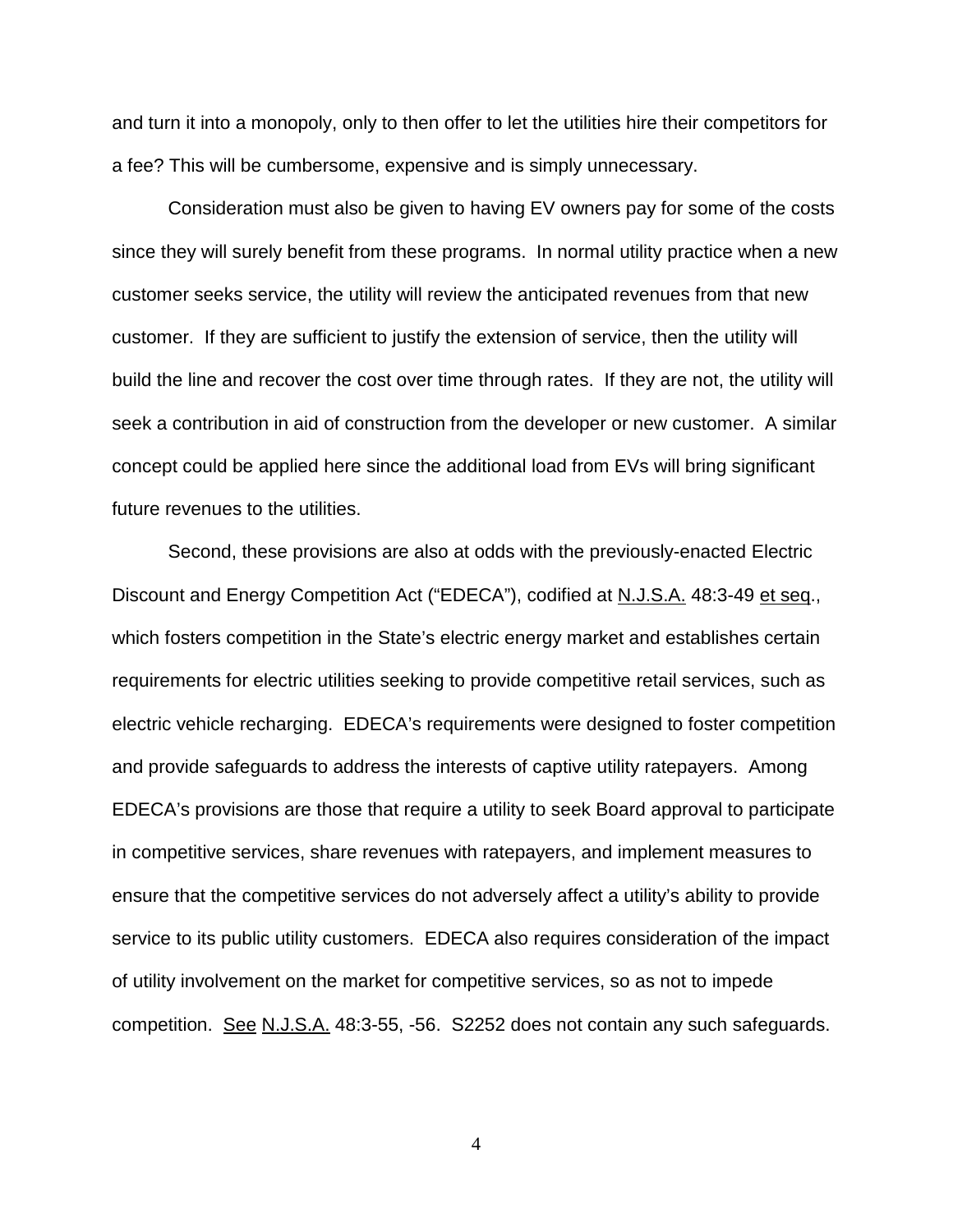This highlights another important omission in this bill. To the extent the utilities own and operate their own stations, and use ratepayer funds to do so, all revenues from those stations must be credited to ratepayers. There is precedent for this in the appliance service programs run by at least one utility that was grandfathered in when EDECA prohibited utilities from participating in competitive services. Under those provisions, the utility must credit the ratepayers with all revenues from those activities since they are funded by the ratepayers through rates. This bill is silent on that issue and that omission must be corrected. No one would expect a bank to lend a company money to start a business but let that business keep all the profits. Ratepayers must be paid back for the venture capital they are being asked to provide.

Subsection (h) of Section 10 must also be deleted. It is an open-ended invitation to the utilities to propose just about anything and charge ratepayers in the process. As you are well aware, the State is currently undertaking a number of initiatives to meet our climate change goals and ensure a reliable grid. We are asking ratepayers to pay for offshore wind, solar, community solar, energy efficiency, gas main replacement, storm hardening, and of course, nuclear subsidies. Our office is currently working on utility filings asking for about \$10 billion of ratepayer money for what the utilities will surely argue are essential and worthy programs. It is unlikely we can do it all and still maintain affordable rates. But if we are to have a chance at all, we must spend our money wisely. We don't have extra money to pay the utilities to step in between the EV owners and the competitive charging station owners. We don't have extra money to ask ratepayers to fund R&D and "innovative market or technology trials." Rates are supposed to pay for used and useful utility property and for the prudent costs needed to provide safe,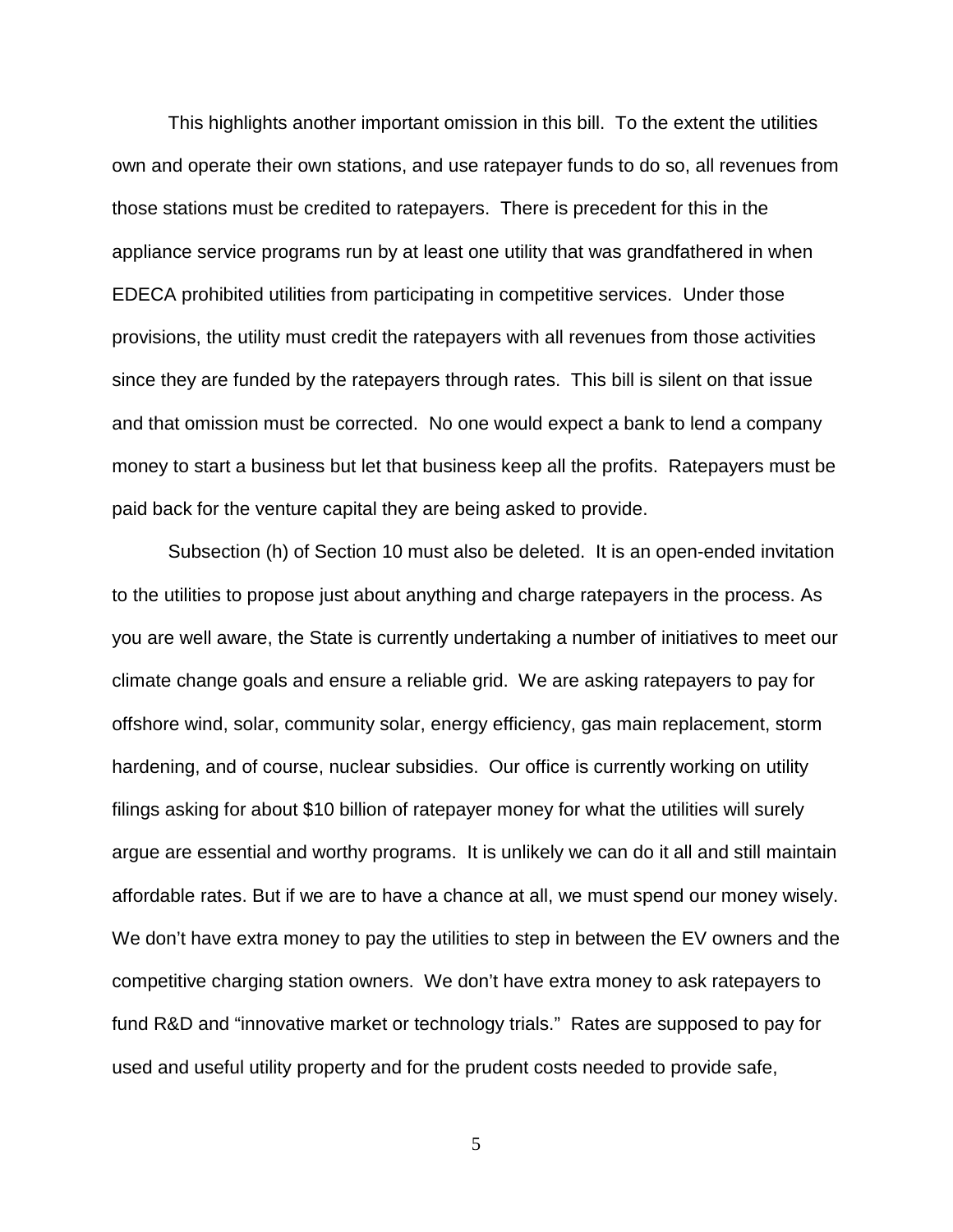adequate and proper service. The concept of just and reasonable rates is constitutionally based. If rates are too high or exceed what is needed to provide safe, adequate and proper service, they are confiscatory and unconstitutional. So there is no room for a "kitchen sink" provision and subsection 10(h) should be deleted.

In this regard, electric rates are also an inappropriate funding source for vehicle rebates. There is literally no connection between the provision of utility service and the purchase of vehicles. I have heard valid complaints for many years about how inappropriate it is to take SBC money and use it on other programs. That is exactly what is being done here. The bill takes SBC money and uses it to provide incentives to sell cars. It is compounding the problem and almost assuring that ratepayers will see their SBC charges go up – rather than the relief that has been promised from years of SBC money being used for other purposes. Another funding source for the car rebates needs to be found. The bill references a number of other funds including RGGI and the zero emission credit bank. If the Legislature desires to provide for rebates for electric vehicles, it should look to those sources and not captive electric utility ratepayers.

It is very important to remember that this bill essentially imposes a tax on utility ratepayers to subsidize the purchase of luxury vehicles. It is a significant transfer of wealth from low and moderate income consumers to more affluent ones. There has been a lot of discussion about inequities and the need to bring benefits to low and moderate income communities. This does the opposite. Today's EVs are very expensive, relative to the conventionally-fueled counterparts. They are costly beyond the reach of most car buyers. For example, the Chevrolet Bolt has an MSRP over two times the MSRP of a comparably-sized internal combustion vehicle, such as a Honda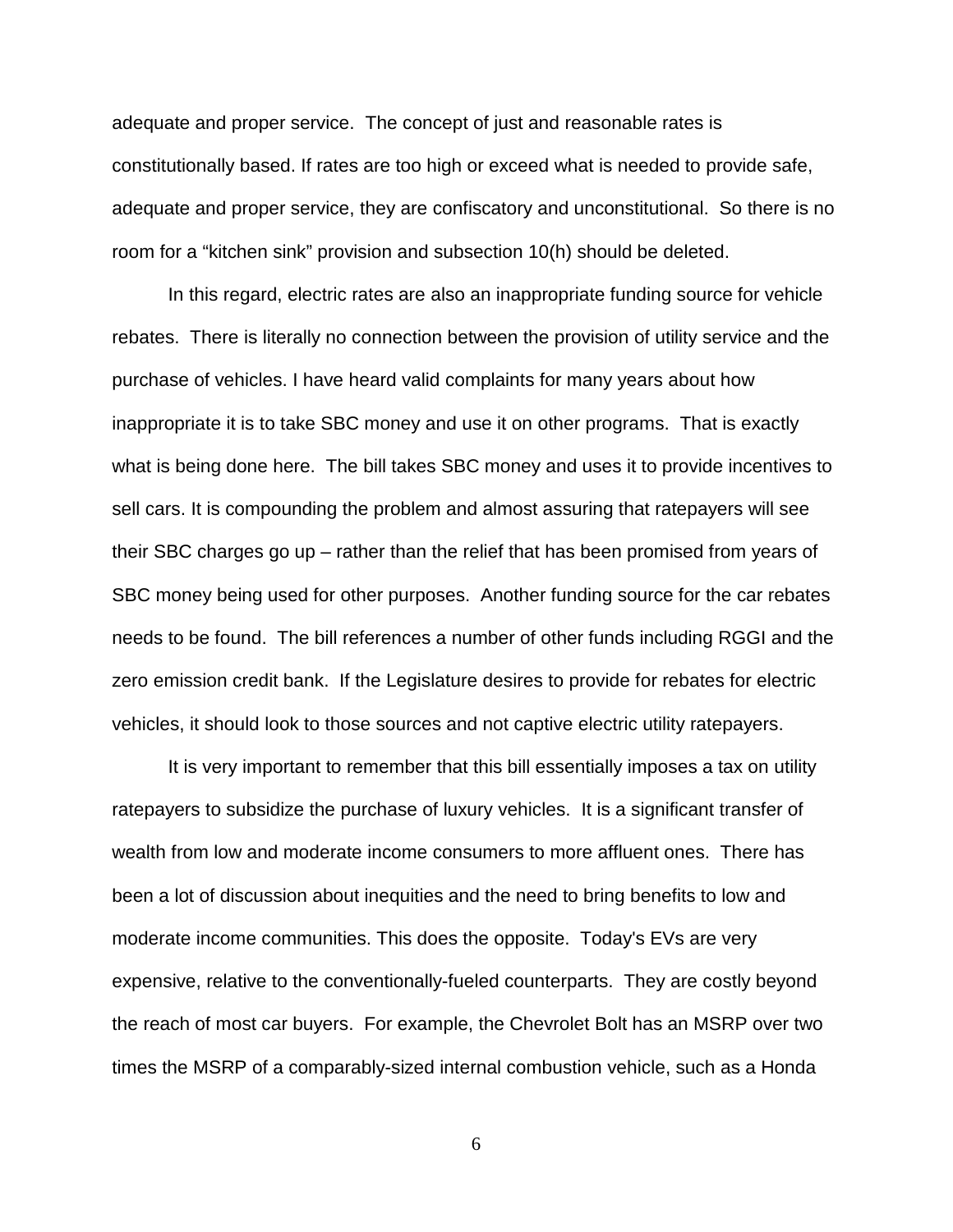Fit. The lowest priced EV, a subcompact Nissan Leaf, is priced comparable to a midsized automobile. And the best-selling EVs, the Tesla models, are clearly in luxury car price territory. A \$5000 rebate does not change that.

And the cost will not be spread over all ratepayers. Net metered solar customers will not pay for this since they don't pay the SBC. So if you can't afford solar panels or an electric vehicle – a condition many New Jerseyans find themselves in – you will get to pay but will not get to take advantage of these programs.

This bill needs to be pared down and affordability needs to take its place as a priority. The Charge EVC study that has been referenced by other witnesses found a positive impact for ratepayers but only assumed a \$700 million contribution over 17 years. That translates to about \$40 million per year. This bill will be much more expensive than that. It allots up to \$300 million over 10 years for vehicle rebates, calls for the construction of charging stations that could cost at least another \$50 million based on estimated costs in one of the utility filings. There will also be other costs that have not been calculated – the cost of rebates for trucks, the cost of utility work to upgrade the grid to meet the increased load from EVs, the cost of other utility programs, the cost of other "market initiatives" and consumer education programs. Not to mention the costs of whatever programs are proposed under the Section 10(h) "kitchen sink" provision. We don't have a specific price for those things yet but it's pretty clear that the \$40 million per year estimate will be exceeded. For this reason, the bill should be amended to include a cap. You can even use the \$40 million per year number or \$700 million over the 17 year period addressed in the Charge EV study. Otherwise, there will not be an overall benefit to ratepayers - just the enormous wealth transfer.